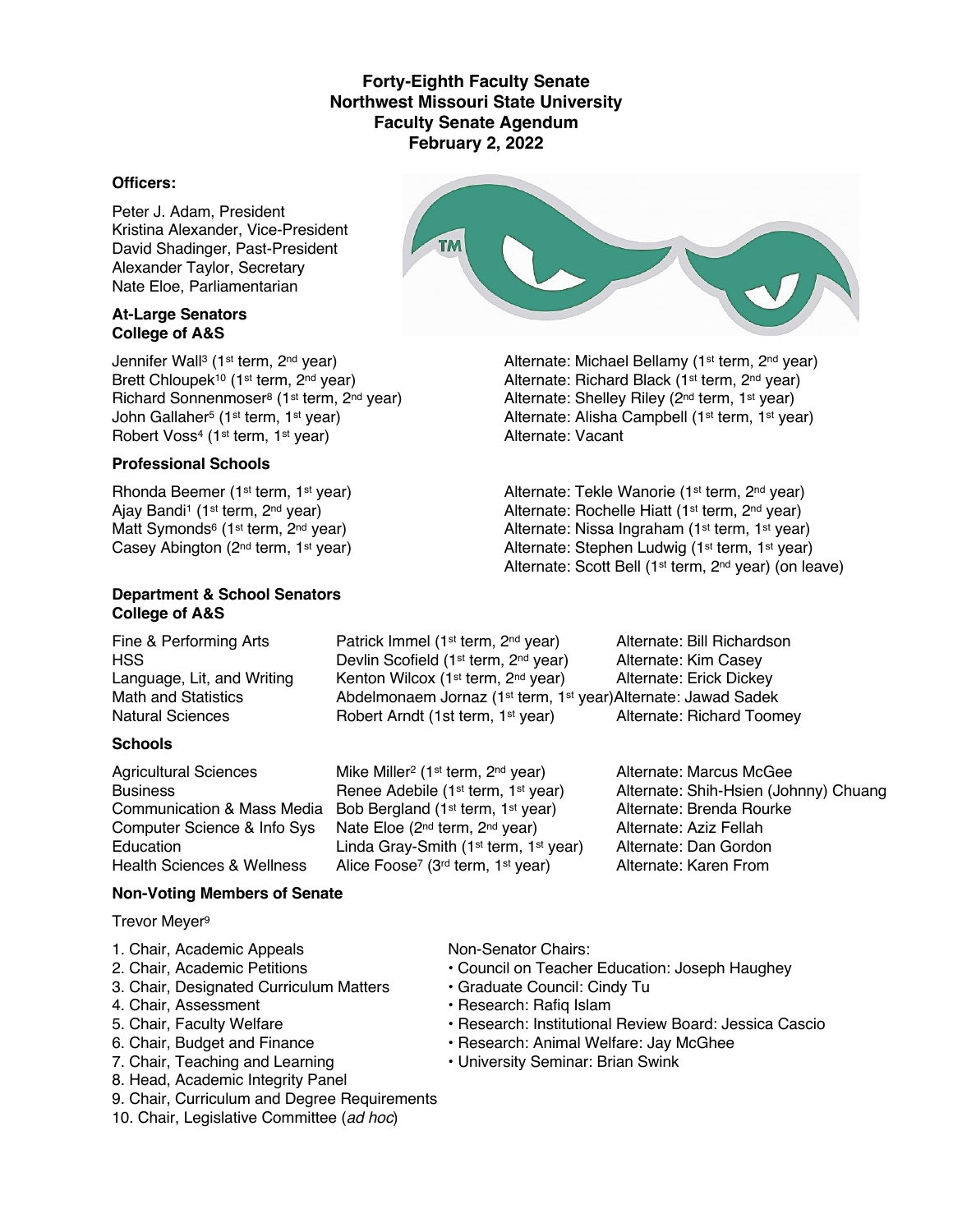# **1. Call to Order**

# **2. Approval of the Agendum**

# **3. Approval of the Minutes of the previous meeting**

- Minutes from Faculty Senate meeting, 11/17/2021
- Minutes from Faculty Senate meeting, 1/19/2022

# **4. Reports**

- **Provost's Report**
- **President's Report**
- **Academic Petitions** (Michael Miller)
- **Academic Appeals** (Ajay Bandi)
- **Curriculum and Degree Requirements** (Trevor Meyer)
- **Designated Curricular Matters** (Jennifer Wall)
- **Assessment** (Robert Voss)
- **Faculty Welfare** (John Gallaher)
- **Budget and Finance** (Matt Symonds)
- **Teaching and Learning** (Alice Foose)
- **Legislative Committee** (Brett Chloupek)

### • **COTE**, **Graduate Council**, **Research**, **IRB**, **Animal Welfare**, **University Seminar**

# **5. Old Business**

I. Proposals (an error in workflow requires us to reconsider this proposal):

| <b>ID</b> | <b>Initiator</b> | <b>Proposal</b> | Tvpe                                     | <b>Name</b>         | <b>Notes</b>                                 |
|-----------|------------------|-----------------|------------------------------------------|---------------------|----------------------------------------------|
|           |                  |                 | Charles Hoot   121-44-01   Change Course | CSIS 44517 Big Data | Passed by Faculty Senate<br>11/17/21, 20:0:0 |

# **6. New Business**

- I. (Guest speakers) Lieutenant Amanda Cullin and Dr. Gerald Wilmes Covid-19 update
- II. Faculty Senate Elections for AY22-23:
	- Out-going At-large Senators (3 CAS, 2 Schools): Jennifer Wall (College of Arts and Sciences) Brett Chloupek (College of Arts and Sciences) Richard Sonnenmoser (College of Arts and Sciences) Ajay Bandi (Professional Schools) Matt Symonds (Professional Schools)
	- Out-going At-Large Alternate Senators (2 CAS, 3 Schools): Michael Bellamy (College of Arts and Sciences) Richard Black (College of Arts and Sciences) Teckle Wanorie (Professional Schools) Rochelle Hiatt (Professional Schools) Scott Bell (Professional Schools)
	- Out-going Academic Unit Senators (5):
		- Patrick Immel (Fine and Performing Arts) Devlin Scofield (HSS) Kenton Wilcox (Language, Literature, and Writing) Mike Miller (Agricultural Sciences) Nate Eloe (Computer Science and Information Systems)
	- Self-nomination/election of new At-Large Senators and At-Large alternatives: first fortnight of February
	- Election and confirmation of Departmental/School Senators: latter half of February
	- Nomination of Vice-President-Elect, Secretary-Elect, and Parliamentarian-Elect: submit nominations to Secretary Alexander Taylor on or before 3/2/22